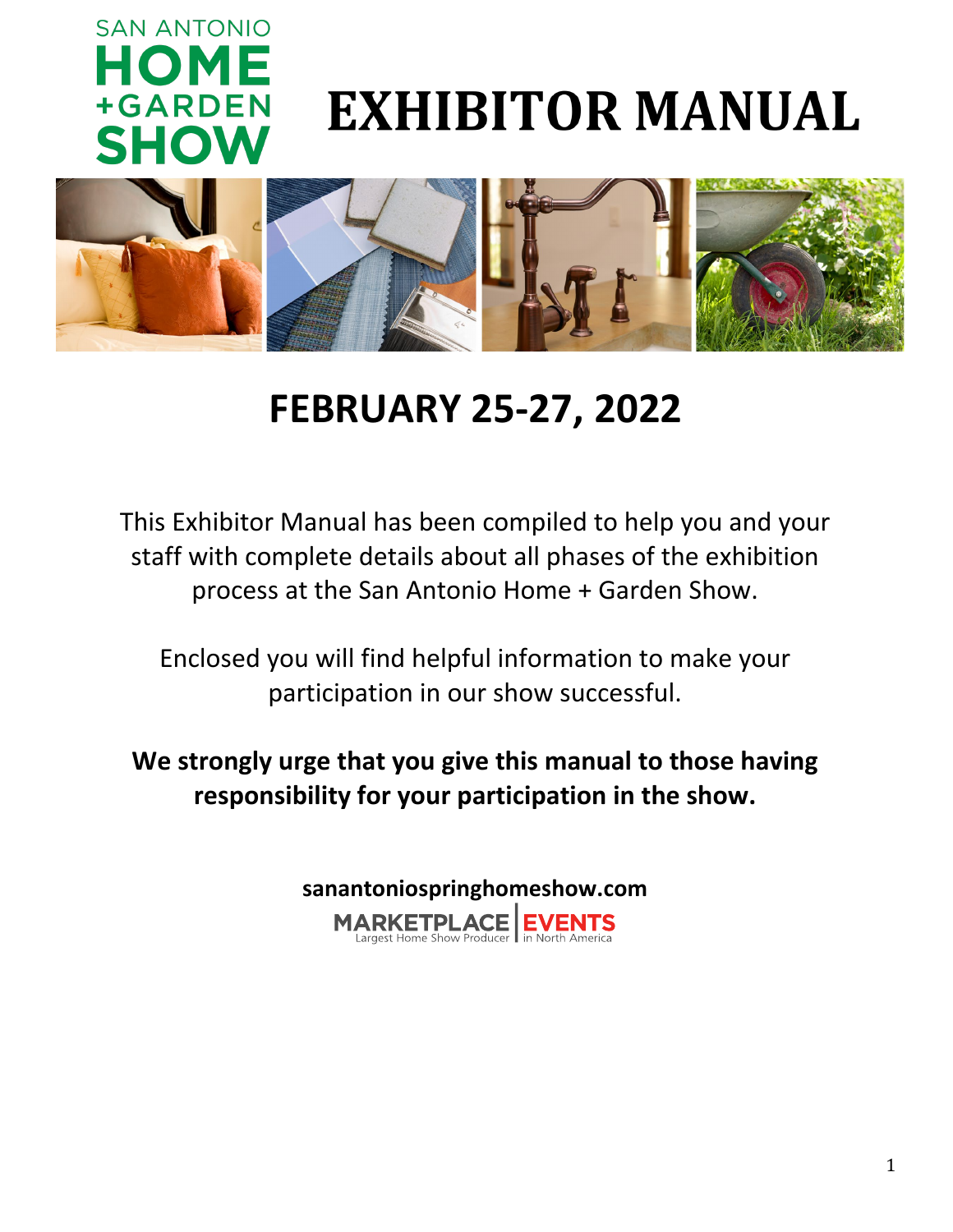# **SHOW MANAGEMENT**

The San Antonio Home + Garden Show is produced and managed by: Marketplace Events 6955 S. Union Park Center Ste. 320 Cottonwood Heights, UT 84047 801.456.7469

**\_\_\_\_\_\_\_\_\_\_\_\_\_\_\_\_\_\_\_\_\_\_\_\_\_\_\_\_\_\_\_\_\_\_\_\_\_\_\_\_\_\_\_\_\_\_\_\_\_\_\_\_\_\_\_\_\_\_\_\_\_\_\_\_\_\_\_\_\_\_\_\_\_\_\_\_\_\_\_\_\_\_\_**

**\_\_\_\_\_\_\_\_\_\_\_\_\_\_\_\_\_\_\_\_\_\_\_\_\_\_\_\_\_\_\_\_\_\_\_\_\_\_\_\_\_\_\_\_\_\_\_\_\_\_\_\_\_\_\_\_\_\_\_\_\_\_\_\_\_\_\_\_\_\_\_\_\_\_\_\_\_\_\_\_\_\_\_**

### **SHOW FACILITY**

Alamodome 100 Montana St. San Antonio, TX 78203 210.207.3663

### **SHOW DECORATOR**

Booth Furnishings: rental of tables, chairs, booth carpeting, signs, & labor GEMS 12684 International Pkwy Dallas, TX 75228 P: 214.388.5722 F: 214.388.5442 [https://gemsevents.boomerecommerce.com](https://can01.safelinks.protection.outlook.com/?url=https%3A%2F%2Fu21041892.ct.sendgrid.net%2Fls%2Fclick%3Fupn%3DE0s88rpDYVaw96KnzEzxkLLXqe99iOUn7PQ16rRCl-2FZWsEW-2FUToZozt0as9P9y3GghQe_bILmaZ35Qi0ie-2BJonTWJ98PgLSBRO7VVEqVOg5Dkot4O2K2rkDPIc10XquqUJNdU-2F4OmC9Vp4a9Gzwu4-2FXavlCbrRaHZFewMJYKHPSBNSbK5JLKmvuS0iksk2p0v3PpagefkzI6dTs7OMn2GbpYdX-2BGxtJU1ikPEnZ-2FfcFXdG-2Fduyj9xe3dVYnJ04n-2BoO3fZoEzHd8iZgvXN4Ept85xKPA-3D-3D&data=04%7C01%7CSherriH%40mpeshows.com%7Ccdd7294b9c524eacf62908d9487c900a%7Cf3342ad82a6644d9ba051598dfce0752%7C0%7C0%7C637620522090301077%7CUnknown%7CTWFpbGZsb3d8eyJWIjoiMC4wLjAwMDAiLCJQIjoiV2luMzIiLCJBTiI6Ik1haWwiLCJXVCI6Mn0%3D%7C1000&sdata=9kjiWKOWCb1mlpKcGZ31w0RdWaB2M47CAzsjBDX69RU%3D&reserved=0) **\_\_\_\_\_\_\_\_\_\_\_\_\_\_\_\_\_\_\_\_\_\_\_\_\_\_\_\_\_\_\_\_\_\_\_\_\_\_\_\_\_\_\_\_\_\_\_\_\_\_\_\_\_\_\_\_\_\_\_\_\_\_\_\_\_\_\_\_\_\_\_\_\_\_\_\_\_\_\_\_\_\_\_\_\_**

# **UTILITIES**

### **Telephone, Internet & Electricity**

- **Electricity** will be provided by Freeman Electrical Services Online Ordering preferred (Please see exhibitor kit on our show site for details)
- **WIFI** will be provided by The Alamodome free of charge.

Phone/Internet hardlines are also available through The Alamodome for a fee of \$250.00.

**For internet services** please contact Jason Bippert at 210.207.3629.

**PHONE**: 210.207.3663 WEBSITE:<https://www.alamodome.com/>

# **HEALTH & SAFETY GUIDELINES: COVID-19**

Public health and safety are of the upmost importance to us. Numerous additional safety measures have been implemented to help keep everyone safe. Please visit <https://www.alamodome.com/> for all the guidelines and restrictions in place at the Alamodome. PLEASE CHECK BACK REGULARLY FOR UPDATES AND INFORMATION.

**\_\_\_\_\_\_\_\_\_\_\_\_\_\_\_\_\_\_\_\_\_\_\_\_\_\_\_\_\_\_\_\_\_\_\_\_\_\_\_\_\_\_\_\_\_\_\_\_\_\_\_\_\_\_\_\_\_\_\_\_\_\_\_\_\_\_\_\_\_\_\_\_\_\_\_\_\_\_\_\_\_\_\_**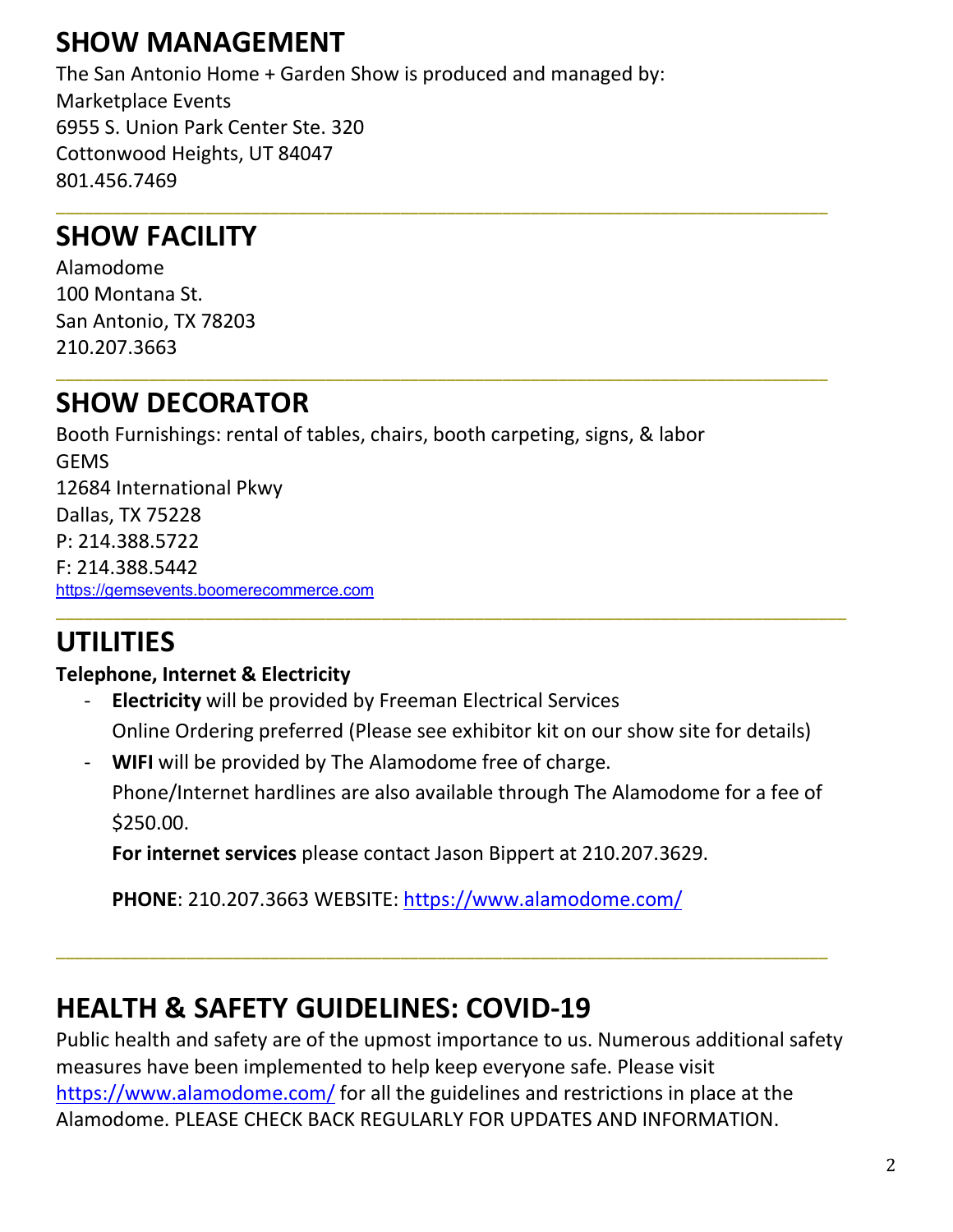# **MOVE-IN | MOVE-OUT DAYS AND HOURS**

### **MOVE-IN DAYS AND HOURS**

| Tuesday   | <b>February 22, 2022</b> | $8AM - 6PM$                       |
|-----------|--------------------------|-----------------------------------|
| Wednesday | <b>February 23, 2022</b> | $8AM - 7PM$                       |
| Thursday  | <b>February 24, 2022</b> | $8AM - 2PM$                       |
|           |                          | $2PM - 7PM$                       |
|           |                          | (NO Drive in Permitted after 2pm) |

**\_\_\_\_\_\_\_\_\_\_\_\_\_\_\_\_\_\_\_\_\_\_\_\_\_\_\_\_\_\_\_\_\_\_\_\_\_\_\_\_\_\_\_\_\_\_\_\_\_\_\_\_\_\_\_\_\_\_\_\_\_\_\_\_\_\_\_\_\_\_\_\_\_\_\_\_\_\_\_\_\_\_\_**

**Move in DRIVE TIME varies based on booth location. Please refer to the colored move in schedule with map on the exhibitor kit page.**

Exhibitors requiring forklift service should order directly with the Show Decorator prior to move in. Order online at

<https://gemsevents.boomerecommerce.com/Pages/Security/Login.aspx?ReturnUrl=%2f>

Move-in must be completed by 11:00am on Friday, February 25, 2022.

Make sure to clear all trash, boxes, crates, etc. from the aisles prior to the beginning of the show.

**If you need additional time, please make special arrangements with Show Management.**

#### **MOVE-OUT DAYS AND HOURS**

| Sunday        | <b>February 27, 2022</b> | $6PM - 9PM$ NO ехнівіт сам ве<br><b>REMOVED, EVEN IN PART, UNTIL PUBLIC</b><br><b>HAS CLEARED THE BUILDING.</b> |
|---------------|--------------------------|-----------------------------------------------------------------------------------------------------------------|
| <b>Monday</b> | <b>February 28, 2022</b> | $8AM - 12 PM$                                                                                                   |

*Drive-in will not be allowed prior to 8pm to allow for the aisle carpet to be rolled up. Once that is complete, we will allow drive in up to your booth.* 

**During Move-Out everything that your company brought to the Show must be removed or disposed of after the Show. If not, there will be a charge to your company for cleanup. Any damage to the facility floor will be charged to your company.** 

#### **SHOW HOURS**

| Friday   | February 25, 2022        | $12:00 \text{pm} - 8:00 \text{pm}$ |
|----------|--------------------------|------------------------------------|
| Saturday | <b>February 26, 2022</b> | $10:00$ am – 8:00pm                |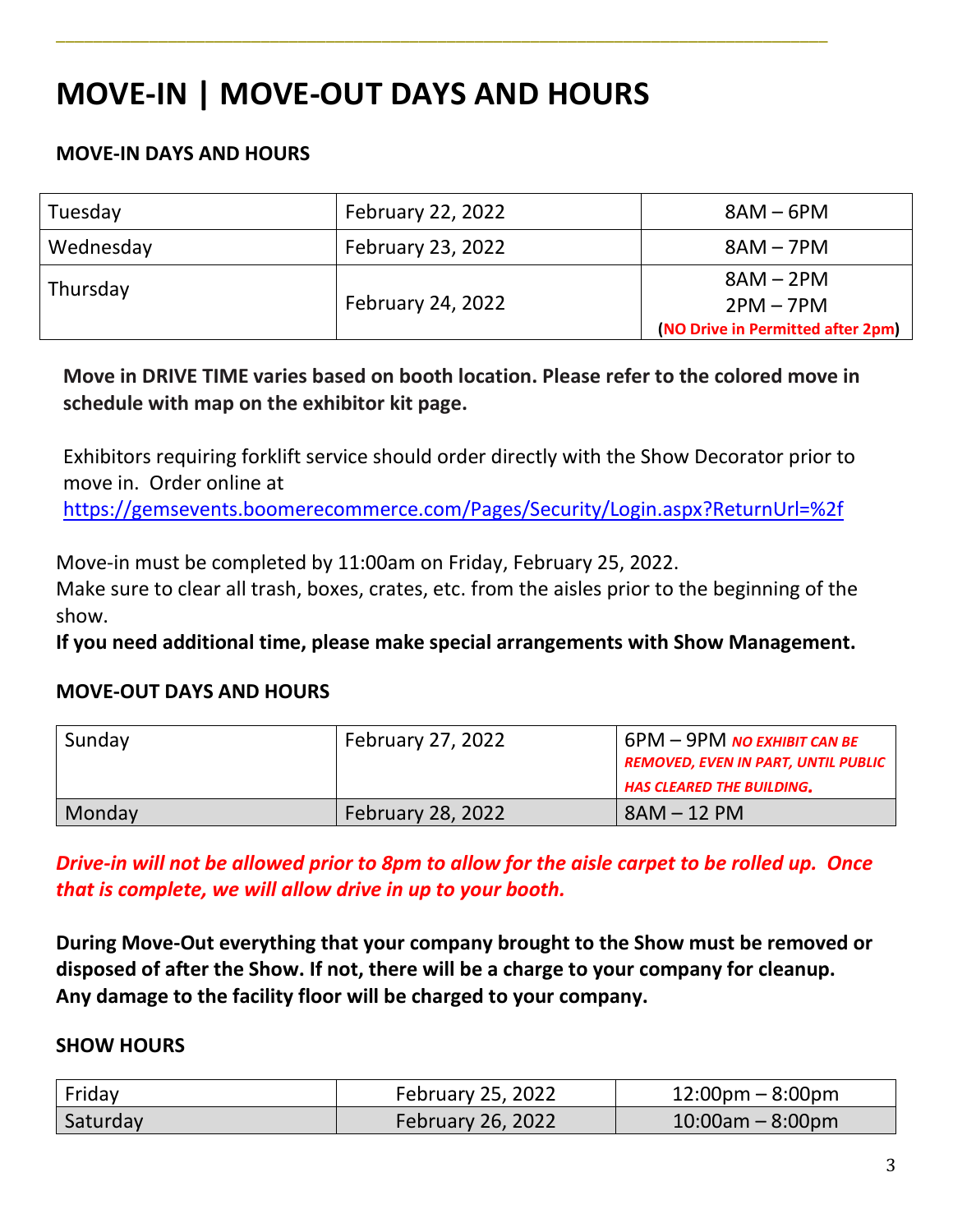**\_\_\_\_\_\_\_\_\_\_\_\_\_\_\_\_\_\_\_\_\_\_\_\_\_\_\_\_\_\_\_\_\_\_\_\_\_\_\_\_\_\_\_\_\_\_\_\_\_\_\_\_\_\_\_\_\_\_\_\_\_\_\_\_\_\_\_\_\_\_\_\_\_\_\_\_\_\_\_\_\_\_\_\_\_\_\_\_\_\_**

**\*You must man your booth each day from show open to show close. Leaving early is a violation of your signed contract.**

# **ENHANCED LISTING**

Your basic listing will be uploaded to the website when you book your booth. Within 24 hours you will receive an automated email to enhance your listing. This link can be used multiple times and you can make updates and changes to your listing until ONE day after the show commences. If you have any questions regarding the online exhibitor listing or do not receive the link, please email [LindseyR@mpeshows.com.](mailto:LindseyR@mpeshows.com)

**\_\_\_\_\_\_\_\_\_\_\_\_\_\_\_\_\_\_\_\_\_\_\_\_\_\_\_\_\_\_\_\_\_\_\_\_\_\_\_\_\_\_\_\_\_\_\_\_\_\_\_\_\_\_\_\_\_\_\_\_\_\_\_\_\_\_\_\_\_\_\_\_\_\_\_\_\_\_\_\_\_\_\_\_\_\_\_\_\_\_**

Need help with your listing? View the tutorial video [here](https://www.youtube.com/watch?v=ecSxq1oKuYg)

# **ACCOUNT BALANCES**

Final payment for exhibit space must be made by *February 15, 2022.* Show management reserves the right to refuse entry to any exhibitor whose account has not been paid in full. **Badges and complimentary tickets will not be available until the account has been paid in full.**

# **PARKING**

Parking passes with in and out privilege can be bought through the Alamodome at the SW Box Office during move-in. Parking passes are limited and are sold as a first come first served until sold out.

**\_\_\_\_\_\_\_\_\_\_\_\_\_\_\_\_\_\_\_\_\_\_\_\_\_\_\_\_\_\_\_\_\_\_\_\_\_\_\_\_\_\_\_\_\_\_\_\_\_\_\_\_\_\_\_\_\_\_\_\_\_\_\_\_\_\_\_\_\_\_\_\_\_\_\_\_\_\_\_\_\_\_\_\_\_\_\_\_\_\_**

Attendees and Exhibitors are able to park in lots B and C for a \$10.00 cash only fee.

### **EXHIBITOR BADGES**

Exhibitor badges can be picked up at the show office during move in. Badges are required to identify yourself as an authorized exhibitor. Exhibitors will not be allowed access during show days without a badge. Exhibitor badges are not required during move-in.

**\_\_\_\_\_\_\_\_\_\_\_\_\_\_\_\_\_\_\_\_\_\_\_\_\_\_\_\_\_\_\_\_\_\_\_\_\_\_\_\_\_\_\_\_\_\_\_\_\_\_\_\_\_\_\_\_\_\_\_\_\_\_\_\_\_\_\_\_\_\_\_\_\_\_\_\_\_\_\_\_\_\_\_\_\_\_\_\_\_\_**

Five (5) exhibitor badges are provided for 100 -300 square feet Ten (10) exhibitor badges are provided for 400+ square feet of space.

**EXHIBITOR BADGES MAY NOT BE USED AS ADMISSION TICKETS**.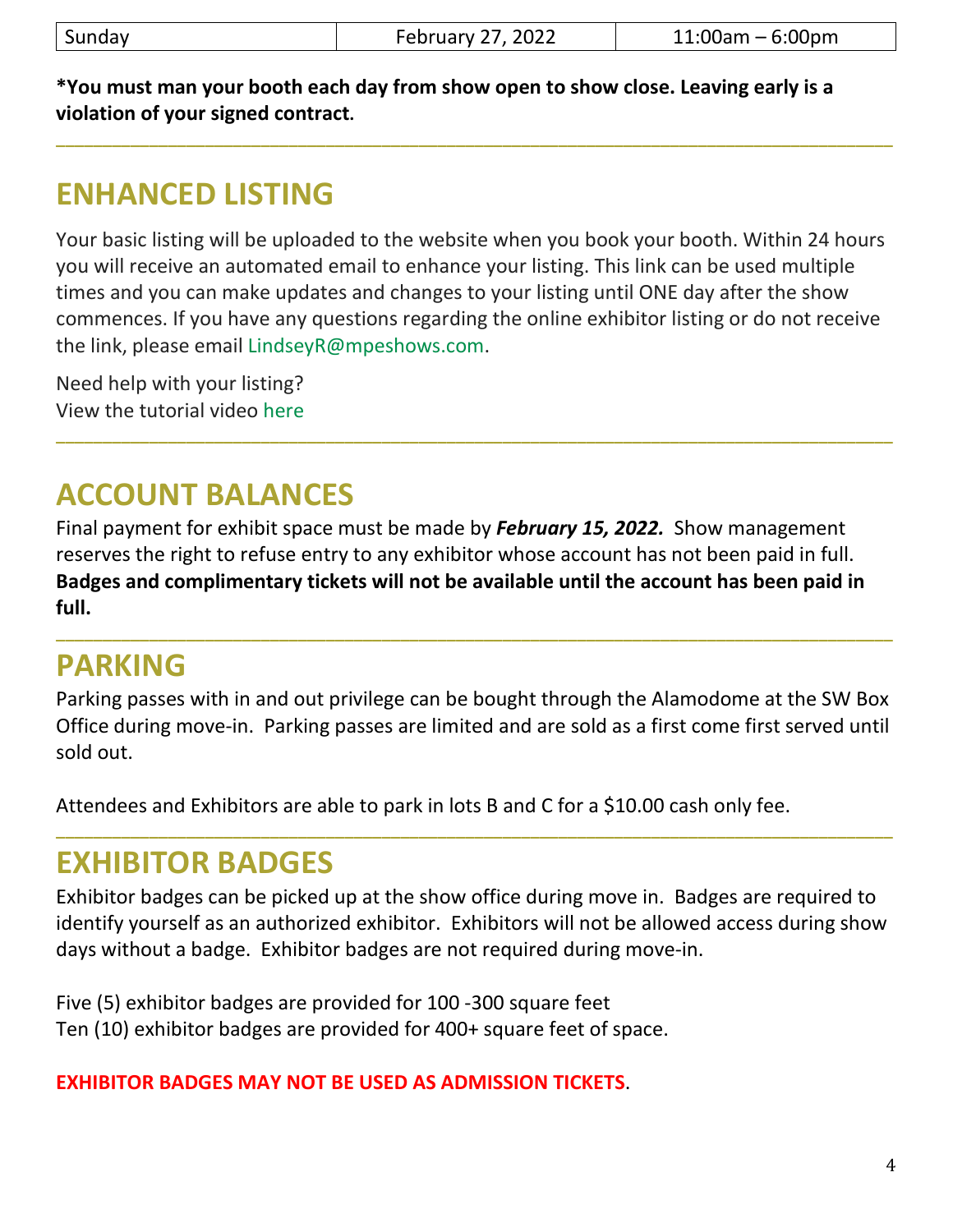# **COMPLIMENTARY TICKETS**

Twenty (20) complimentary E-tickets will be provided.

If you need additional e-tickets, these can be purchased at half price for \$5 each prior to the show or at the show office any time during the show.

**\_\_\_\_\_\_\_\_\_\_\_\_\_\_\_\_\_\_\_\_\_\_\_\_\_\_\_\_\_\_\_\_\_\_\_\_\_\_\_\_\_\_\_\_\_\_\_\_\_\_\_\_\_\_\_\_\_\_\_\_\_\_\_\_\_\_\_\_\_\_\_\_\_\_\_\_\_\_\_\_\_\_\_\_\_\_\_\_\_\_**

Use your e-tickets to invite potential customers to the show, as a thank you to good customers and for friends and family.

### **COMPLIMENTARY E-TICKETS ARE NOT PERMITTED TO BE DISTRIBUTED AT THE ENTRANCE TO THE SHOW**.

**\_\_\_\_\_\_\_\_\_\_\_\_\_\_\_\_\_\_\_\_\_\_\_\_\_\_\_\_\_\_\_\_\_\_\_\_\_\_\_\_\_\_\_\_\_\_\_\_\_\_\_\_\_\_\_\_\_\_\_\_\_\_\_\_\_\_\_\_\_\_\_\_\_\_\_\_\_\_\_\_\_\_\_\_\_\_\_\_\_\_**

# **SHOW OFFICE**

Our show office will open on Tuesday, February 22<sup>nd</sup> at 8:00am. When you arrive to move-in, please check in and pick up your exhibitor badges. The Show Office will remain open through the end of the Show.

**\_\_\_\_\_\_\_\_\_\_\_\_\_\_\_\_\_\_\_\_\_\_\_\_\_\_\_\_\_\_\_\_\_\_\_\_\_\_\_\_\_\_\_\_\_\_\_\_\_\_\_\_\_\_\_\_\_\_\_\_\_\_\_\_\_\_\_\_\_\_\_\_\_\_\_\_\_\_\_\_\_\_\_\_\_\_\_\_\_\_**

# **WILL CALL**

Will Call will be located at the box office.

Please leave your tickets in INDIVIDUALLY marked envelopes with FIRST AND LAST NAME for your guests.

### **EXHIBITOR BADGES ARE FOR EXHIBITORS, THEY ARE NOT TICKETS TO THE SHOW. THEY SHOULD NOT BE LEFT AT WILL CALL TO BE PICKED UP BY ATTENDEES. THEY MAY ONLY BE LEFT FOR PEOPLE WORKING YOUR BOOTH.**

**\_\_\_\_\_\_\_\_\_\_\_\_\_\_\_\_\_\_\_\_\_\_\_\_\_\_\_\_\_\_\_\_\_\_\_\_\_\_\_\_\_\_\_\_\_\_\_\_\_\_\_\_\_\_\_\_\_\_\_\_\_\_\_\_\_\_\_\_\_\_\_\_\_\_\_\_\_\_\_\_\_\_\_\_\_\_\_\_**

# **FLOORING**

Flooring is required. Please know flooring is not included in the cost of your exhibit booth. Carpeting, Astroturf, hardwood, tile, vinyl flooring etc., may be used.

Visqueen must be placed on the floor before laying bricks, patios, mulch, etc. Do not drill holes, paint, nail glue or affix flooring to the Convention Center flooring. **Any damage to the flooring will be repaired at the exhibitor's expense.**

# **TABLE COVERINGS**

It is mandatory that all tables are properly skirted. Skirting must go from the edge of the table to the floor on all VISIBLE sides. All skirtings must be pressed and neat. **Use of plastic** 

**\_\_\_\_\_\_\_\_\_\_\_\_\_\_\_\_\_\_\_\_\_\_\_\_\_\_\_\_\_\_\_\_\_\_\_\_\_\_\_\_\_\_\_\_\_\_\_\_\_\_\_\_\_\_\_\_\_\_\_\_\_\_\_\_\_\_\_\_\_\_\_\_\_\_\_\_\_\_\_\_\_\_\_\_\_\_\_\_\_\_**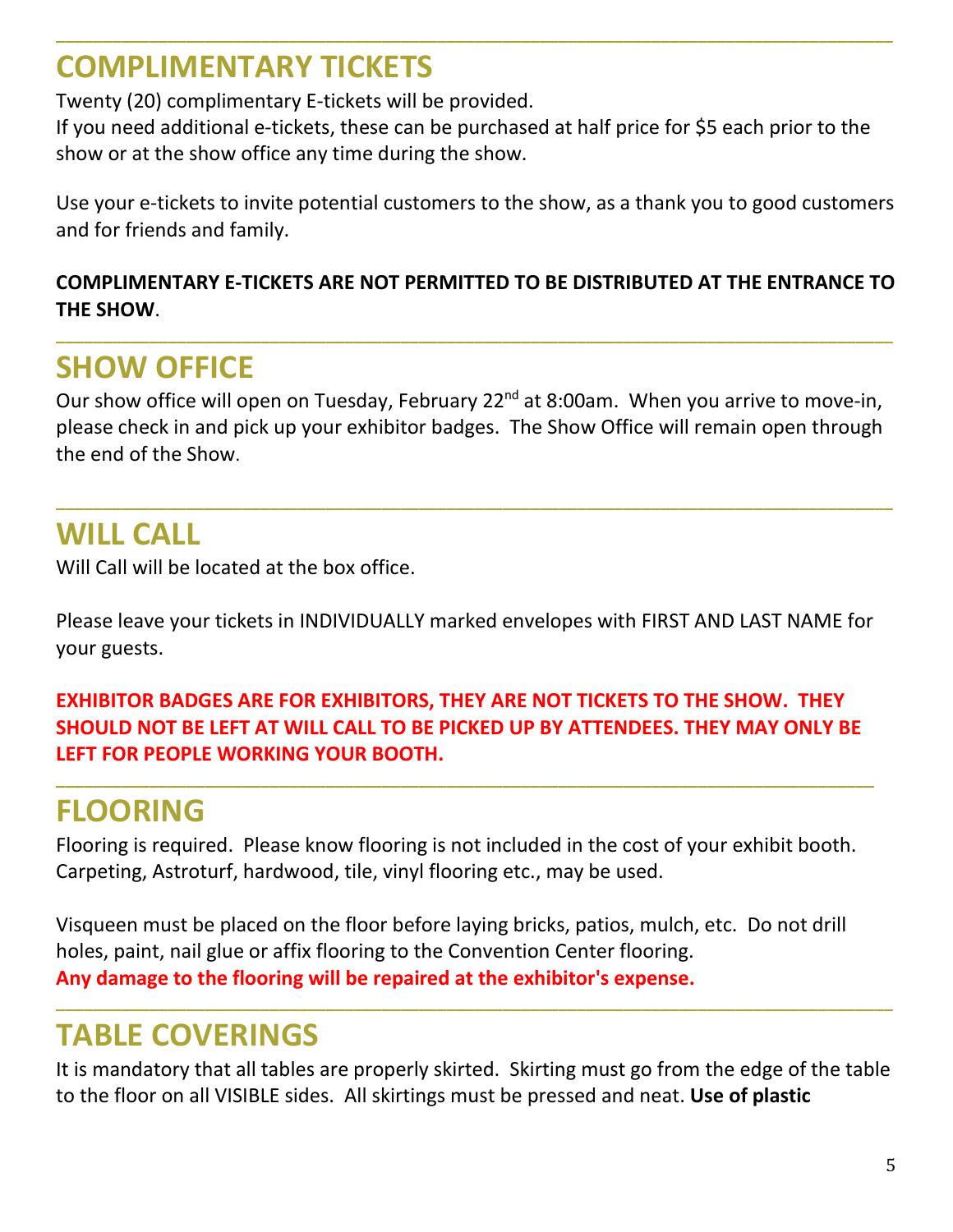**tablecloths, sheets, shower curtains or any type of "makeshift" tablecloths is not permitted**. We strictly enforce this and will skirt all incorrectly skirted tables at the exhibitor's expense.

All inventory and personal items must be stored COMPLETELY OUT OF SIGHT. Your booth should look professional and inviting to the attendee.



# **VEHICLES IN EXHIBITS**

All vehicles MUST be approved by Show Management. If you plan on having a vehicle in your booth as part of your display, please contact Show Management prior to move -in for approval and move-in instructions at least 2 weeks before move in.

All vehicles, boats and equipment containing fuel must meet and comply with the following requirements before entry into the facility:

a. There is to be no more than five (5) gallons of fuel or ¼ the capacity of the fuel tank, whichever is less.

b. Fuel tanks used for storage of excess fuel must meet applicable Federal, State and Local fuel storage

requirements.

c. Fuel tanks are to be locked and all portable tanks removed. Locking the vehicle will be sufficient for cars in which the gas cap cover can only be detached from inside the vehicle.

d. Ignition keys are to be removed and given to show management to keep on-site.

**\_\_\_\_\_\_\_\_\_\_\_\_\_\_\_\_\_\_\_\_\_\_\_\_\_\_\_\_\_\_\_\_\_\_\_\_\_\_\_\_\_\_\_\_\_\_\_\_\_\_\_\_\_\_\_\_\_\_\_\_\_\_\_\_\_\_\_\_\_\_\_\_\_\_\_\_\_\_\_\_\_\_\_\_\_\_\_\_\_\_**

e. Vehicles, boats and similar exhibited products with more than hundred square feet (100 sq. ft.) of roofed area are to have a smoke detector.

# **BOOTH INFORMATION, RULES & REGULATIONS**

### **Staffing Your Booth**

All exhibitors are expected to be in their booths during all published show hours, as we do receive consumer complaints about un-manned displays. Our visitors pay an entrance fee and expect to be able to do business with our exhibitors at any time during show hours. If you are in violation of this rule, your company may not be permitted to exhibit with us in the future.

### **Demonstrations and handouts**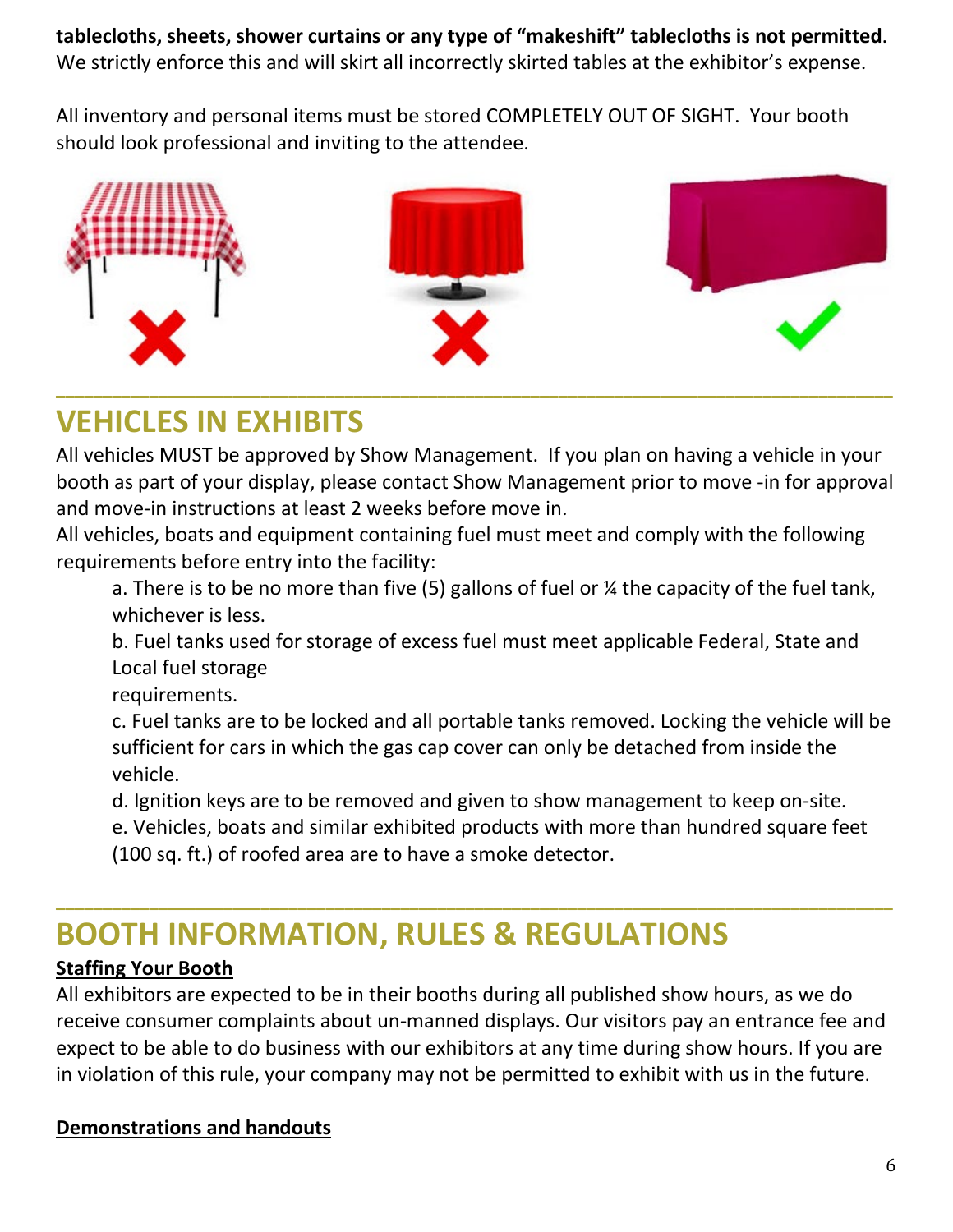Exhibitors demonstrating products and/or distributing marketing materials, product samples or souvenirs are not permitted to do outside the confines of their rented exhibit area. Working in the aisle is strictly prohibited and will be enforced by show management. This includes any mascots.

### **ALL FOOD SAMPLING MUST BE INDIVIDUALY PACKAGED AND APPROVED BY SHOW MANAGEMENT, VENUE, & HEALTH DEPARTMENT**

#### **Product Display**

Only products agreed upon in the signed contract can be sold and displayed in your booth. Only one (1) product per 100 sq. ft. or smaller.

Working in the aisles or distributing brochures, etc. from any other area other than within your booth space is prohibited. All activity must take place inside your contracted space only.

#### **Booth Guidelines**

MPE provides each inline exhibitor with a back curtain 8 feet in height, two side curtains, each 3 feet in height and an ID sign with company name and booth number. A corner booth has only back drape. An island booth, opens on all sides, does not have any pipe and drape or ID sign.



**8' high x 10' wide x 3' front to back sides**

### **Booth Regulations**

- Booth displays, including signage, shall not exceed 8 feet in height. Your display may be 8 feet high for the width of your back drape. Side walls may go as tall as 5 feet from the aisle, or ½ the depth of your booth. For the remaining 5 feet, your display must return to the same 3 feet height of the side curtain.
- All unfinished portions of displays must be draped or finished to be pleasant to the public view. Show Management may require exhibitors to purchase drape if display is not finished adequately.
- No balloons allowed. Helium or otherwise.
- **NO TENTS OR CANOPIES ALLOWED**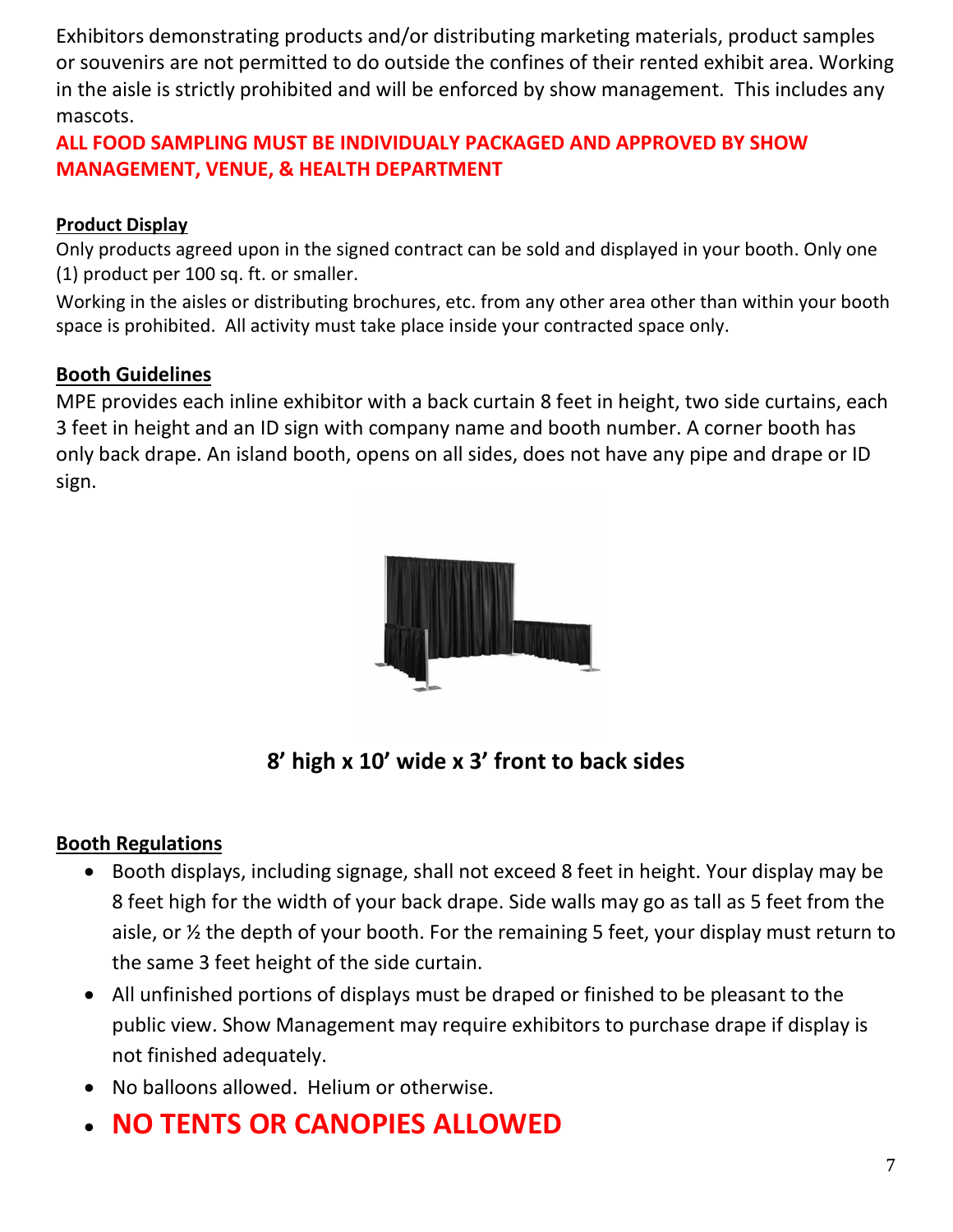- Signs or Display **MAY NOT** exceed 8 Feet. This is the height of the back drape provided to you in your booth space
- Rotating, flashing, strobe or projection lights are not permitted.
- No flag poles above 8 feet. (Unless prior approval has been given by show management)
- No tear-drop flags, paper banners, or hand-written signs allowed. All signs must be professionally made.

**\_\_\_\_\_\_\_\_\_\_\_\_\_\_\_\_\_\_\_\_\_\_\_\_\_\_\_\_\_\_\_\_\_\_\_\_\_\_\_\_\_\_\_\_\_\_\_\_\_\_\_\_\_\_\_\_\_\_\_\_\_\_\_\_\_\_\_\_\_\_\_\_\_\_\_\_\_\_\_\_\_\_\_\_\_\_\_\_\_\_**

# **BUILDING REGULATIONS**

### **Smoking Regulations**

Smoking is not permitted inside the Alamodome.

### **Alcohol/Drugs Regulations**

No alcohol may be consumed on show site other than during designated times and locations as specified in this Exhibitor Service Manual and/or on posted signage by the show facility. Alcohol consumption is strictly forbidden during all move-in and move-out hours. Additionally, the use or distribution of illegal drugs is strictly forbidden. Any persons including exhibitors, service providers, employees, attendees, or anyone else working at or attending the show that does not comply with this policy will be removed from the show and their credentials will be revoked.

### **Outside Food & Beverages**

No outside food or beverage will be allowed inside the Alamodome.

### **Sale of Merchandise at the Show**

All Exhibitors are reminded that to sell products "cash and carry" during the show, you must comply with all rules and regulations of Marketplace Events. Exhibitors are responsible for obtaining any such permits as required. Only merchandise approved by the show may be sold. No food or drinks may be sold without the approval of show management and The Alamodome.

### **Animals/Pets**

Service animals are allowed inside the building during event hours of the event**. Personal pets are not allowed unless preauthorized by show management.**

### **Aerial items**

No exhibitor will be permitted on the roof of the building for the purpose of installing aerials or for any other reason.

### **Fire Regulations**

No flammable products, open flames, or flammable display materials, etc. are permitted in the exposition hall by order of the Fire Department and the Facility Security Department. Enclosed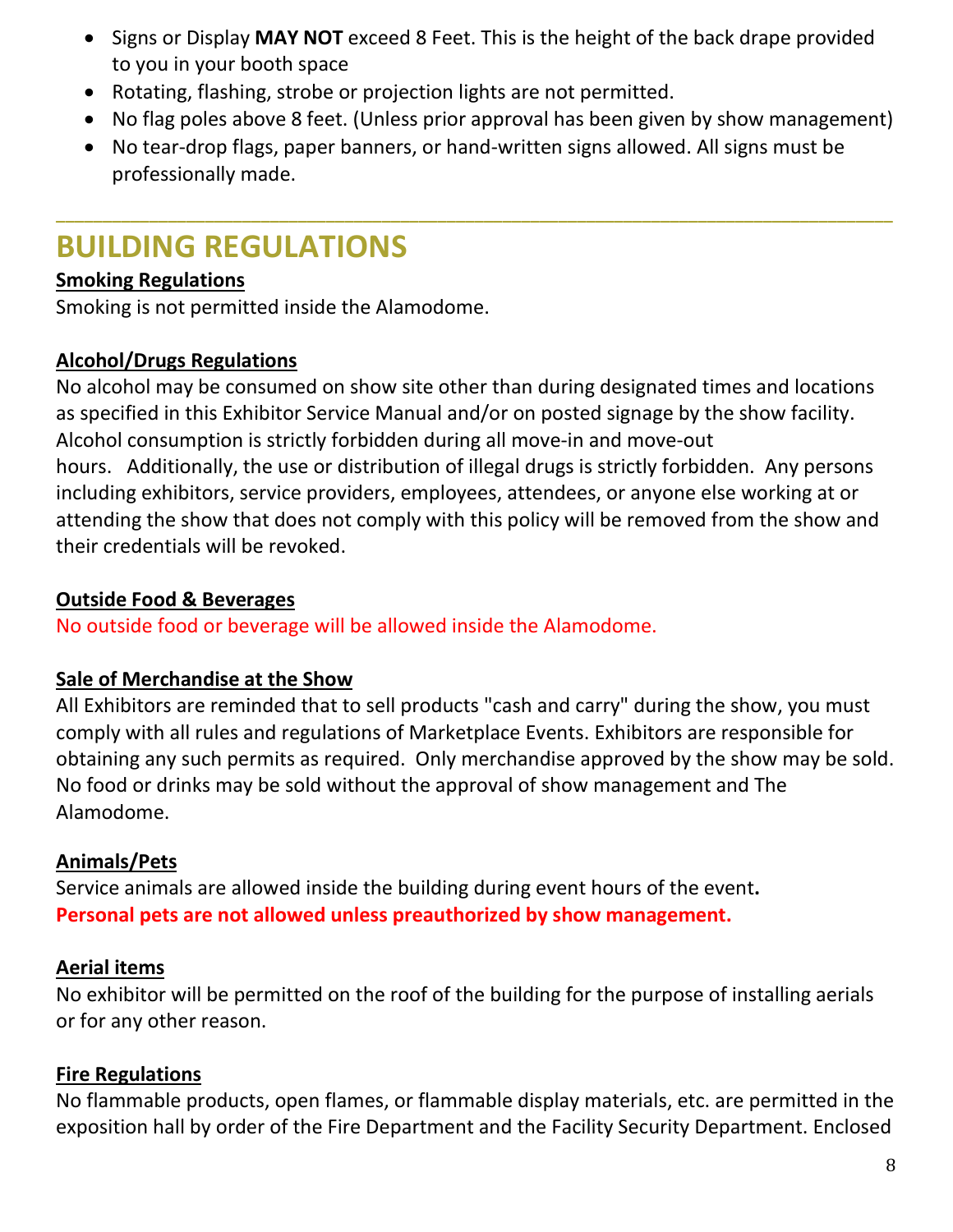structures under 300 sq.ft. must have a fire extinguisher and smoke detector. Enclosed structures of over 300 sq.ft. must install a sprinkler system inside the structure. No cartons, boxes, or crates may be stored behind booth curtains.

Pine straw, hay or hay bales are not allowed unless treated.

All material used in the construction and decoration of an exhibit must be flame retardant. This includes scenery, backdrops, drapes, table and dust covers.

No hazardous material will be permitted in an exhibit.

No vehicles or other apparatus, which has a fuel tank, will be permitted as a display without written permission from show management.

#### **THE FIRE MARSHALL OF THE STATE OF TEXAS RESERVES THE RIGHT TO MAKE ANY FINAL DECISION REGARDING THE ABOVE REQUIREMENTS**

### **Microphone, Audio Equipment & Music**

Use of microphones, audio equipment and musical instruments is permitted, however, sound levels must be kept at a volume that management deems reasonable. Violators will receive one warning. If there are more problems with volume, Show Management reserves the right to prohibit the exhibitor from using sound equipment for the remainder of the show.

### **Music, Photographs & Other Copyrighted Materials**

Each exhibitor is responsible for obtaining all necessary licenses and permits to use music, photographs or other copyrighted material in exhibitor's booth or display. No exhibitor will be permitted to play, broadcast or have performed any music or use any other copyrighted material, such as photographs or other artistic works, without first presenting to Marketplace Events proof that the exhibitor has, or does not need, a license to use such music or copyrighted material. Marketplace Events reserves the right to remove from the exhibit all or any part of any booth or display which incorporates music, photographs, or other copyrighted material and for which the exhibitor fails to produce proof that the exhibitor holds all required licenses. The exhibitor shall remain liable for all claims, causes of action, suits, damages, liability, expenses, and costs, including reasonable attorney's fees, arising from or out of any violation of infringement (or claimed violation or infringement) by exhibitor, exhibitor's age or employees of any patent, copyright or trade secret rights or privileges.

# **SECURITY**

Show Management provides security for the show floor during move-in, move-out, show hours and overnight. However, neither Show Management nor the Convention Center is responsible for lost, damaged or stolen articles. We encourage you to take all valuables with you when the show closes each evening. A tarp/sheet covering your booth after show hours goes a long way in securing your belongings.

**\_\_\_\_\_\_\_\_\_\_\_\_\_\_\_\_\_\_\_\_\_\_\_\_\_\_\_\_\_\_\_\_\_\_\_\_\_\_\_\_\_\_\_\_\_\_\_\_\_\_\_\_\_\_\_\_\_\_\_\_\_\_\_\_\_\_\_\_\_\_\_\_\_\_\_\_\_\_\_\_\_\_\_\_\_**

Most thefts happen during move-in, move-out and within 30 minutes of show closing. Staff your booth accordingly and when the show does close, wait for the attendees to clear out.